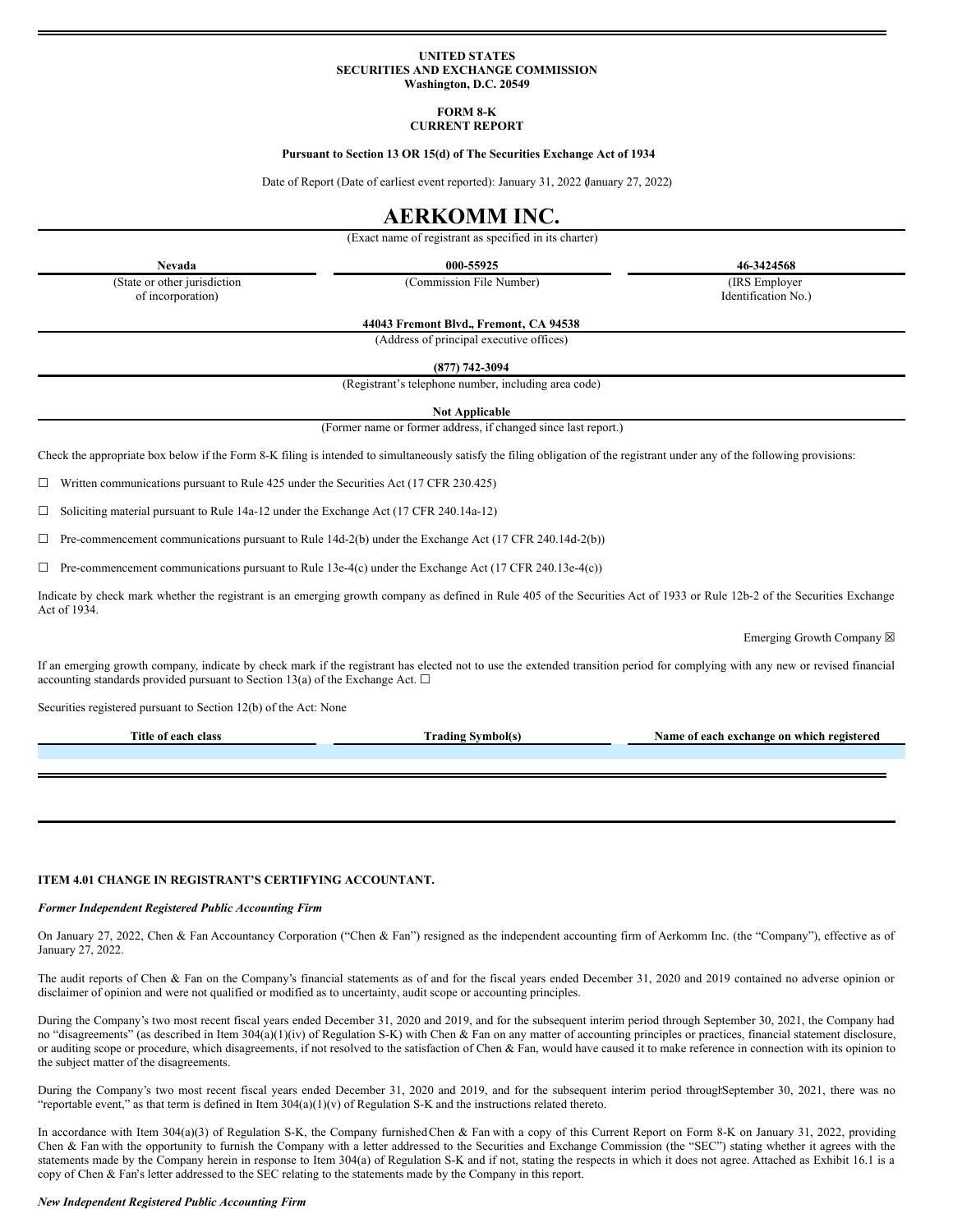On January 27, 2022, the Audit Committee and the Board of Directors of the Company appointed Friedman LLP ("Friedman") as its new independent registered public accounting firm to audit and review the Company's financial statements, effective January 27, 2022.

During the Company's two most recent fiscal years ended December 31, 2020 and 2019, and for the subsequent interim period through the date hereof prior to the engagement of Friedman, neither the Company nor anyone on its behalf consulted Friedman regarding (i) the application of accounting principles to a specified transaction, either completed or proposed; or on the type of audit opinion that might be rendered on the consolidated financial statements of the Company, and neither a written report nor oral advice was provided to the Company that Friedman concluded was an important factor considered by the Company in reaching a decision as to the accounting, auditing or financial reporting issue; or (ii) any matter that was either the subject of a disagreement as defined in Item 304(a)(1)(iv) of Regulation S-K or a reportable event as described in Item 304(a)(1)(v) of Regulation S-K.

# **ITEM 9.01 FINANCIAL STATEMENTS AND EXHIBITS**

(d) Exhibits:

| Exhibit No. | Description                                                                 |
|-------------|-----------------------------------------------------------------------------|
|             |                                                                             |
| 16.1        | Letter from Chen & Fan Accountancy Corporation, dated January 31, 2022.     |
| 104         | Cover Page Interactive Data File (embedded within the Inline XBRL document) |
|             |                                                                             |

2

## **SIGNATURES**

Pursuant to the requirements of the Securities Exchange Act of 1934, the registrant has duly caused this report to be signed on its behalf by the undersigned hereunto duly authorized.

Date: January 31, 2022 AERKOMM INC.

/s/ Louis Giordimaina

Name: Louis Giordimaina<br>Title: Chief Executive Of Chief Executive Officer

3